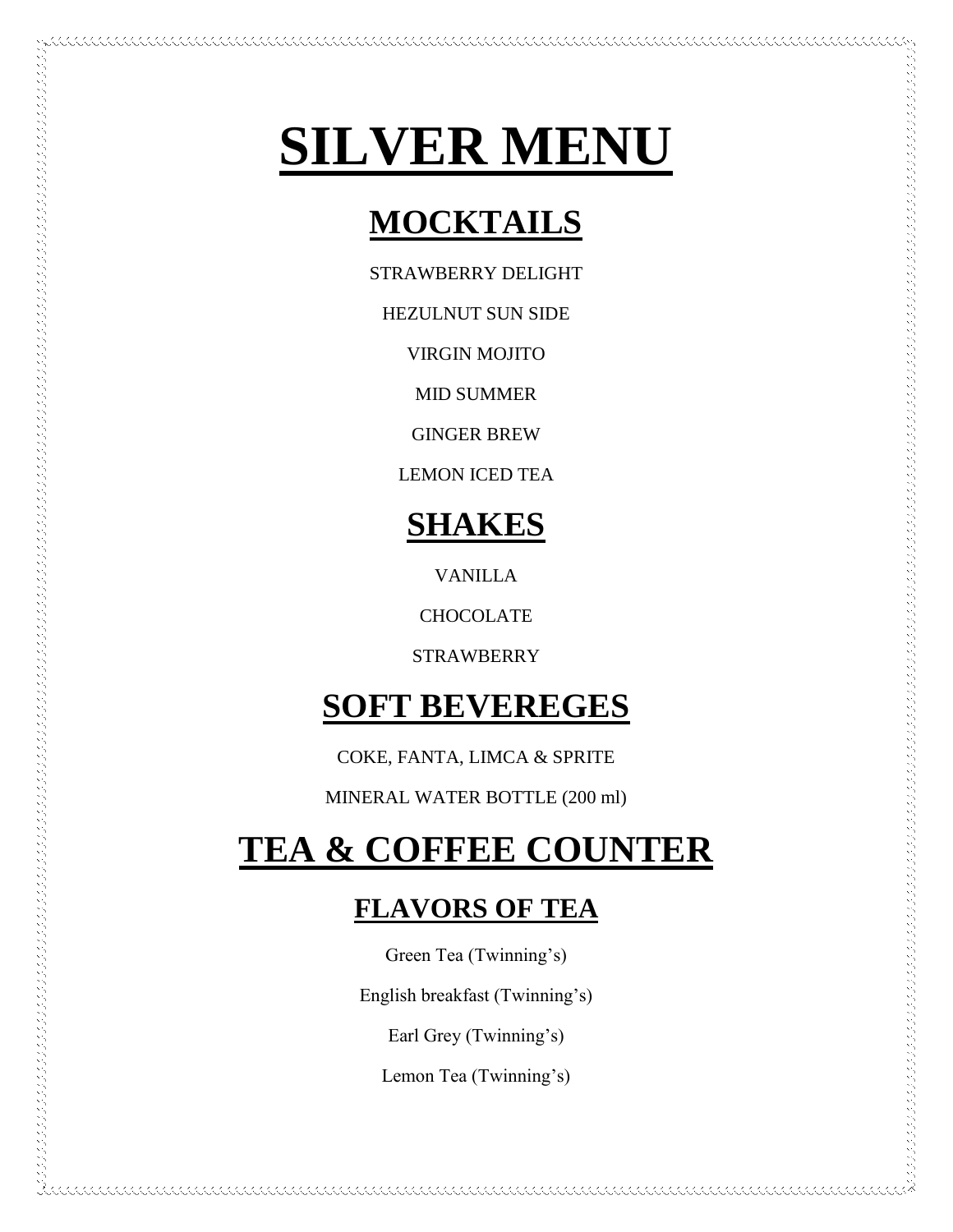Assam Tea (Twinning's)

Darjeeling Tea (Twinning's)

### **FLAVOUR OF COFFEE**

Filter Coffee

Black Coffee

Espresso Coffee

## **CHAAT STATION**

**AMBALA WALE GOLGAPPE**

Traditional Atta & semolina poori along with pudina paani, heeng paani & meetha paani

#### **ALOO TIKKI**

 $\sim$  and the construction of the construction of the construction of the construction of the construction of the construction of the construction of the construction of the construction of the construction of the construc

Mashed Boiled Potato, Roasted Channa Dal Patty, Plain Yoghurt, Meetha Chutney, Pomegranate & Garnishes

#### **STUFFED CHILLA**

Crispy Moog Dal Paste Pan Cake Stuffed With Cottage Cheese & Served With Mint and Amchur Chutney

#### **DAHI BHALLE & PAPDI**

Moong Dal Dumpling, Crispy Papdi with Yoghurt, Chutney & Garnishes

#### **BOMBAY PAV BHAAJI**

Assorted vegetable ragout cooked maharastrian style served with pav bread

#### **MASALA DOSA**

Crispy south Indian pan cake rolled with mixture of spiced potatoes

#### **IDLI**

Steamed Rice Dumpling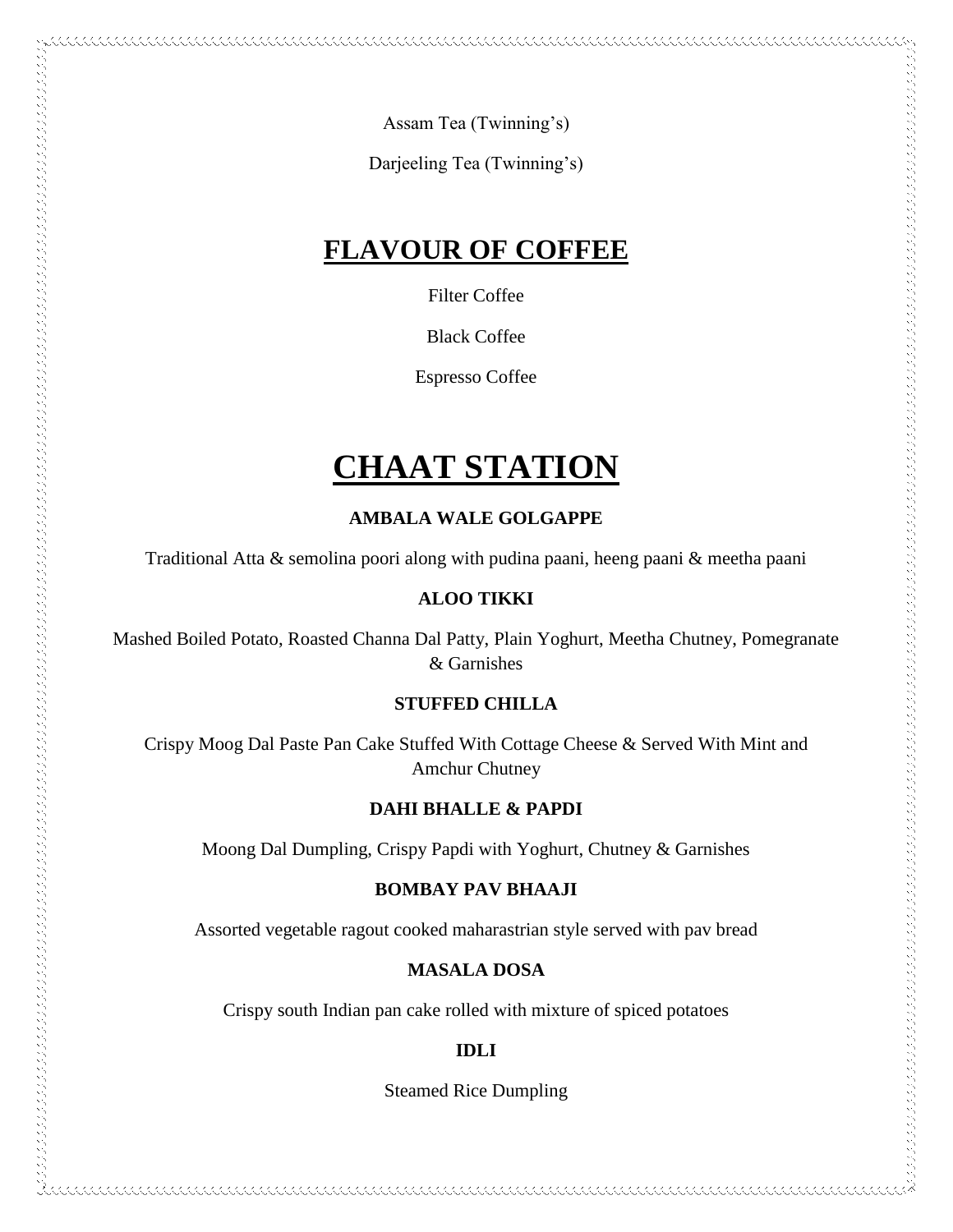#### **VADA**

Doughnuts shape south Indian lentil fritter

**Accompaniments**: Sambar, coconut chutney, coriander chutney, mint chutney & tomato chutney

## **APPETIZER**

#### **CONTINENTAL**

#### **FALAFEL WITH TAHINI SAUCE**

Deep Fried Patty Made Of Chickpea, Fava Beans, Garlic & Mediterranean Spices

#### **POTATO GARLIC CHILLI BITES**

Mashed Potato, Chili Flakes, Garlic, Coated Bread Crumbed & Dip Fried

#### **VEGETABLE CROQUETTES**

Assorted Vegetables Chopped, Marinate, Crumbed, Dip Fried & Served With Tartar Sauce

フィックス きょうこう きょうこう アクセス アクセス アクセス アクセス アクセス アクセス しょうしょう アクセス きんしゅう きょうしょう アクセス きょうしょう しょうしょう しょうしょう しょうしょう しょうしょう しょうしょう しょうしょう しょうしょう しょうしょう しょうしょう しょうしょう しょうしょう しょうしょう しょうしょう しょうしょう しょうしょう しょうしょう しょうしょう しょうしょう しょうしょう しょう

#### **SPICY POTATO WEDGES**

Served With Ketch Up

#### **FRIED RISOTTO BALL**

Cooked Italian Arborio Rice Seasoned, Crumbed & Dip Fried

### **CHINESE**

#### **CHINESE CHILLI CAULIFLOWER**

Cauliflower Coated, Dip Fried & Tossed With Soya Chili Sauces

#### **CHILLI PANEER SCHEZWAN**

Cottage Cheese Cooked in Spicy Chilly Sauce, Soya & Spring Onion

#### **VEG BALL IN MANCHURIAN SAUCE**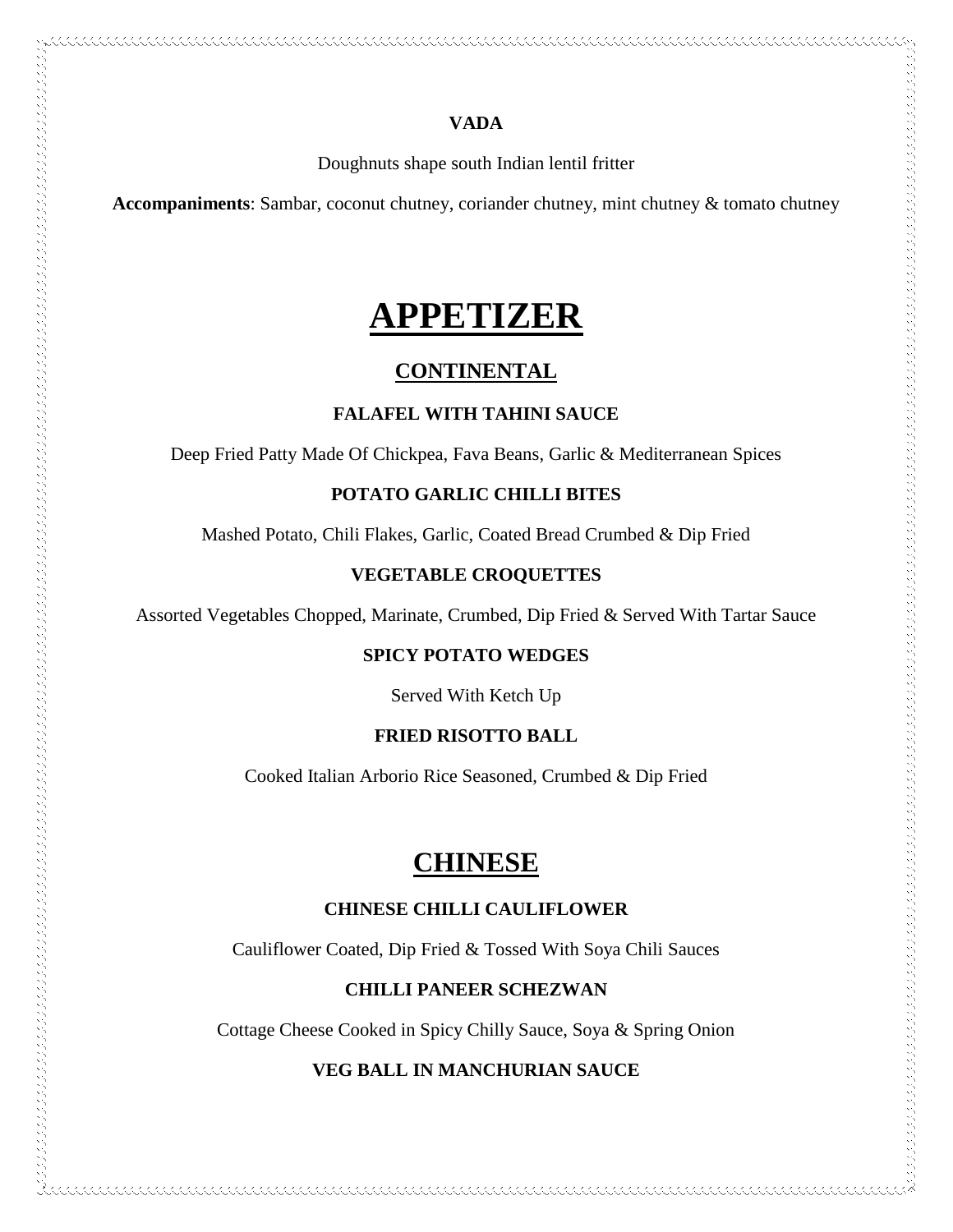Assorted Mixed Veg Ball Cooked in Mild Soya Garlic and Ketch up Based Sauce

#### **THAI SPRING ROLL**

Mixed Vegetables, Glass Noodles Rolled With Roll Sheet & Dip Fried

### **INDIAN TANDOORI**

#### **PUDINA PANEER TIKKA**

Mint Flavor Paneer Tikka

#### **CHHALI AUR PALAK KE KEBAB**

Sweet Corn, Spinach Minced, Marinated and Cooked in Tandoor

#### **SOYA MALAI CHAAP**

Soybean Chaap Marinated With Cashew, Garam Masala & Yoghurt

#### **ANARI SHEIKH KEBAB**

Mashed cottage cheese, pomegranate seed, seasoned with Indian spices & skewered

#### **POTLI SAMOSA**

Potato & Peas filled turn over shaped samosa

## **THIN CRUST PIZZA**

#### MARGARITA

PIZZA VEGETARIANA

**CONDIMENTS:** Mushroom, Peppers, Basil, Artichoke, Asparagus, Cherry Tomato, Pineapple, Zucchini, Olives, Oregano, Tomato Sauce, Grated Mozzarella, Blue Cheese, Goat Cheese

### **SOUP STATION (ANY TWO)**

ROASTED TOMATO BASIL SOUP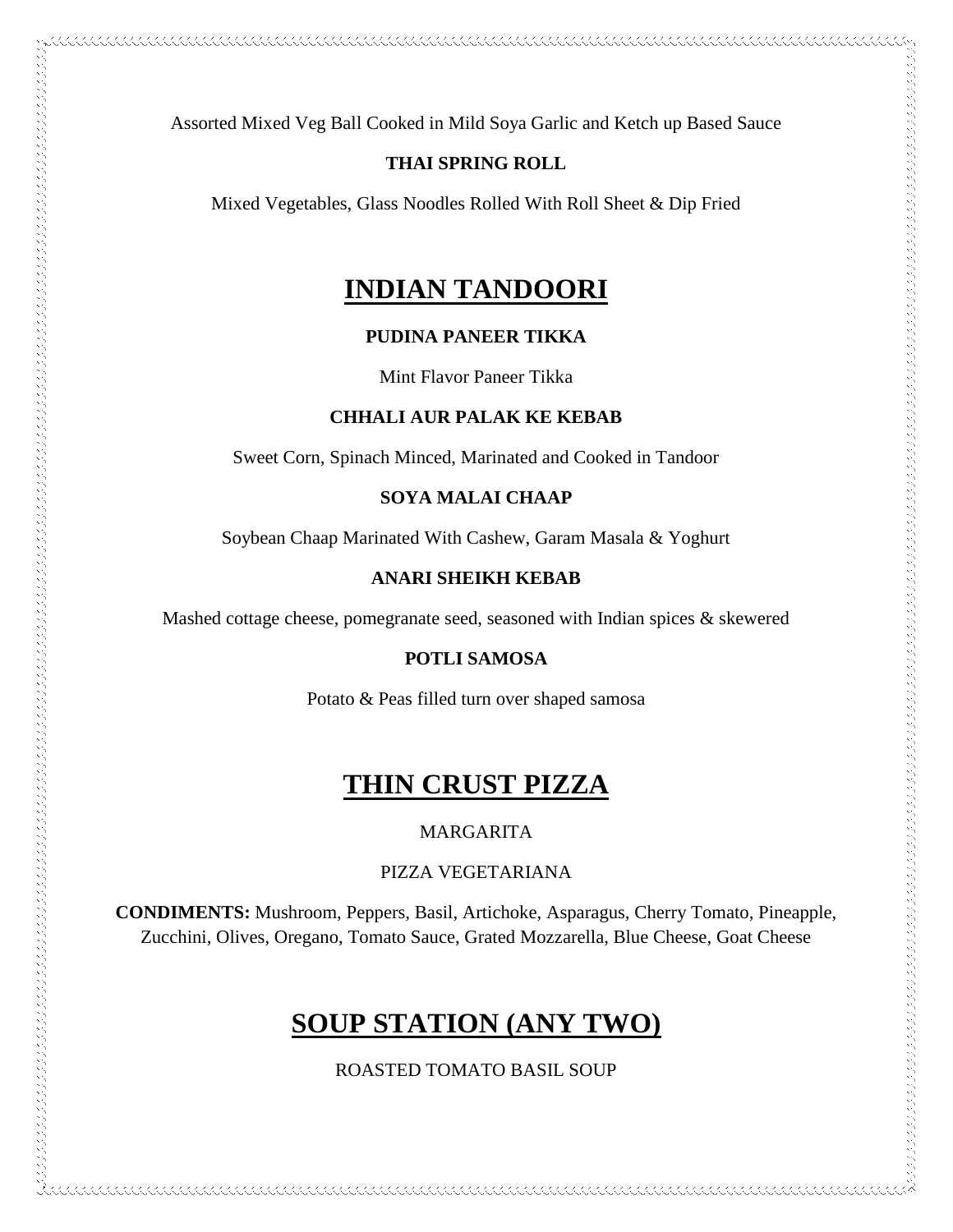LEMON CORIANDER SOUP SWEET CORN SOUP MINESTONE SOUP CLEAR SOUP

## **ASSORTED PAPADS**

MOONG DAL PAPAD

SABUDANA PAPPAD

LIZZAT PAPAD

## **ASSORTED PICKLES**

MIRCH KA ACHHAR

NIMBU KA ACHAR

AAM KA ACHAR

MEETHA ACHAR

MIX ACHAR

## **SALAD BAR**

#### **SWEET CORN & TRICOLOR PEPPER SALAD**

American corn, mixed pepper &vinaigrette dressing

#### **GREEK FETA SALAD**

Diced English Cucumber, Cherry Tomato, Peppers, Olive, Feta Cheese & Lemon Dressing

#### **RUSSIAN SALAD**

Mixed Vegetable, Fruits Tossed In Creamy Mayo Dressing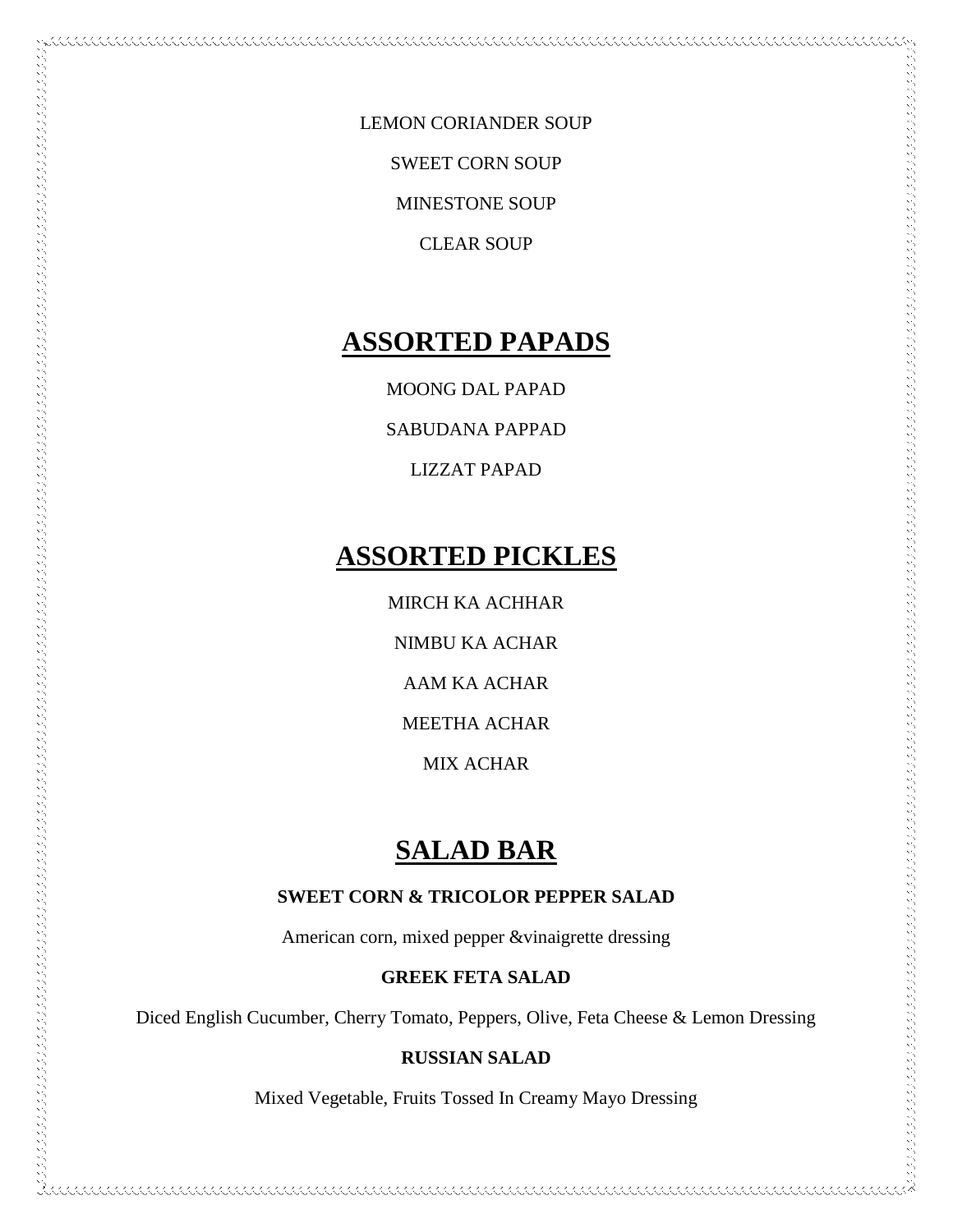#### **INSALATA CARPRESS**

Plum Tomato & Bruccocchine Salad with Pesto Drizz

#### **KATCHUMBAR SALAD**

Diced Spicy & tangy mixed vegetable salad

#### **ALOO CHANNA CHHAT**

Boiled Potato, Chickpea, Onion, Tomato, Chat Masala, Chilli Powder & Mint Chutney

#### **KOSAMBARI SALAD**

Moong Dal salad with cucumber, tomato & lemon juice

#### **GOAN VILLAGE SALAD**

Shredded Cabbage, Carrot, Green Capsicum with Vinegar Dressing

#### **LACHA ONION SALAD**

Onion rings with green chilli and lemon wedges

#### **GARDEN GREEN SALAD**

Fresh garden vegetable diced in finger shape with lemon wedges

## **MAIN COURSE**

#### **PANEER TIKKA BUTTER MASALA**

Jehan chef's special

#### **MALAI KOFTA**

Veg dumplings cooked in cashew nut gravy

#### **PIND DE CHHOLE**

Kabuli Channa Cooked With Chefs Special Spices Tempered With Fresh Garlic & Ghee

#### **MASALEDAR CHAAP**

Soybean Chaap Cooked In Spicy Onion Tomato Gravy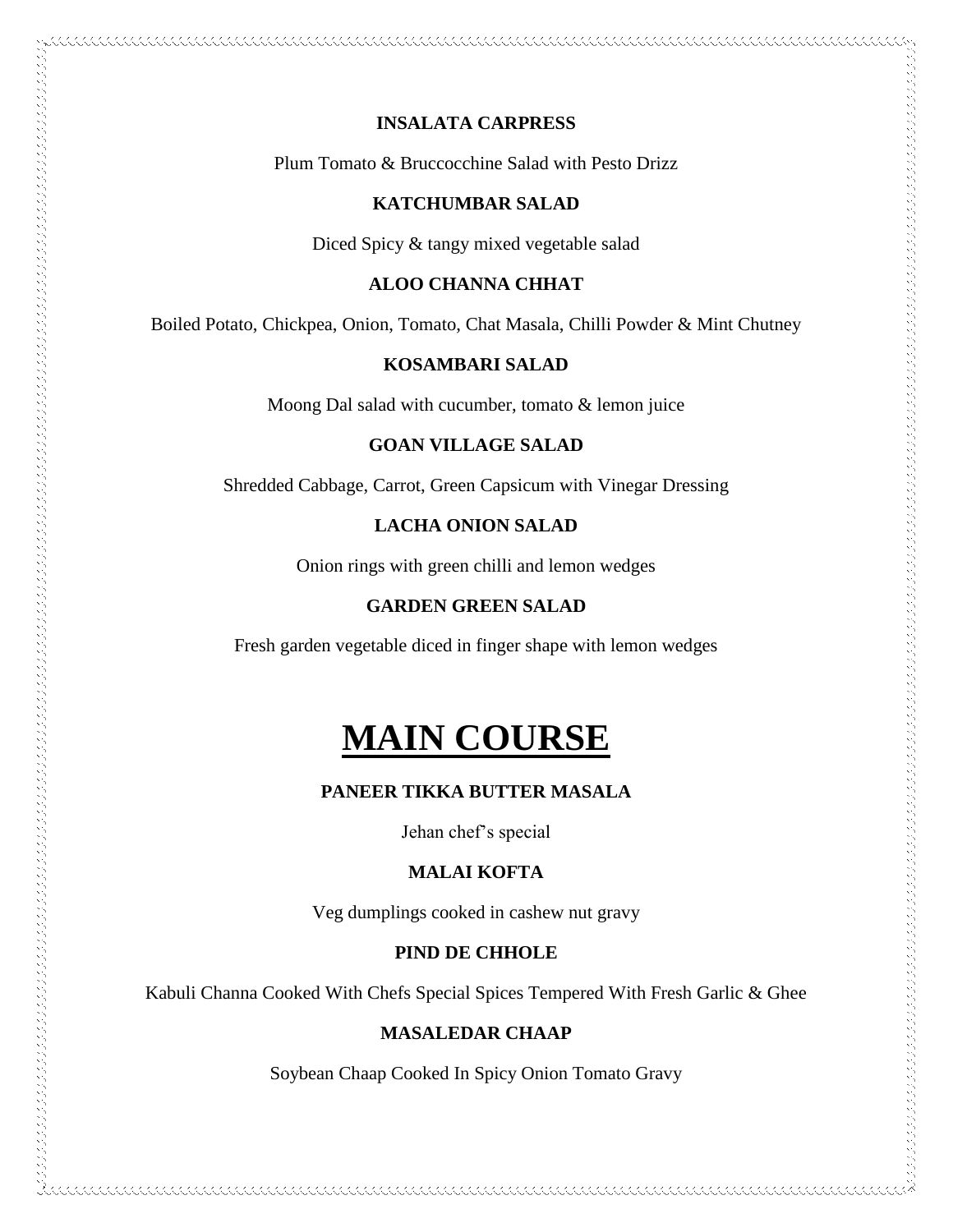#### **ADRAKI GOBI MUTTER**

Ginger Flavored Cauliflower, Green Peas Cooked With Onion Tomato Masala

#### **PUNJABI KADI**

Besan, yoghurt based gravy tempered with mustard, curry leaves, asafetida & topped with spinach pakoda

#### **PALAK CORN**

American corns cooked with green palak leafs

#### **DAL MAKHNI**

Black Urad Soaked & Cooked Over Night on Tandoor with Lots of Butter & Tomato Puree

#### **DHABA DAL FRY WITH PHULKA LIVE**

Channa dal tempered dhaba style with chili, onion & ghee

#### **TAWA SUBZI (live)**

## **ORIENTAL**

#### **HAKKA NOODLES**

Noodles with Soya Spring Onion & Vegetables

#### **FRIED RICE**

Sautéed Herbs, Onion Rice with Soya Spring Onion

#### **MANCHURIAN GRAVY**

Veg dumpling coated  $&$  cooked with exotic veggies in light brown gravy

### **CONTINENTAL**

#### **CORN & SPINACH AU-GRATIN**

Sweet corn, sautéed spinach gratin ate with mozzarella cheese

#### **HERBS PAPRICA ROASTED POTATO**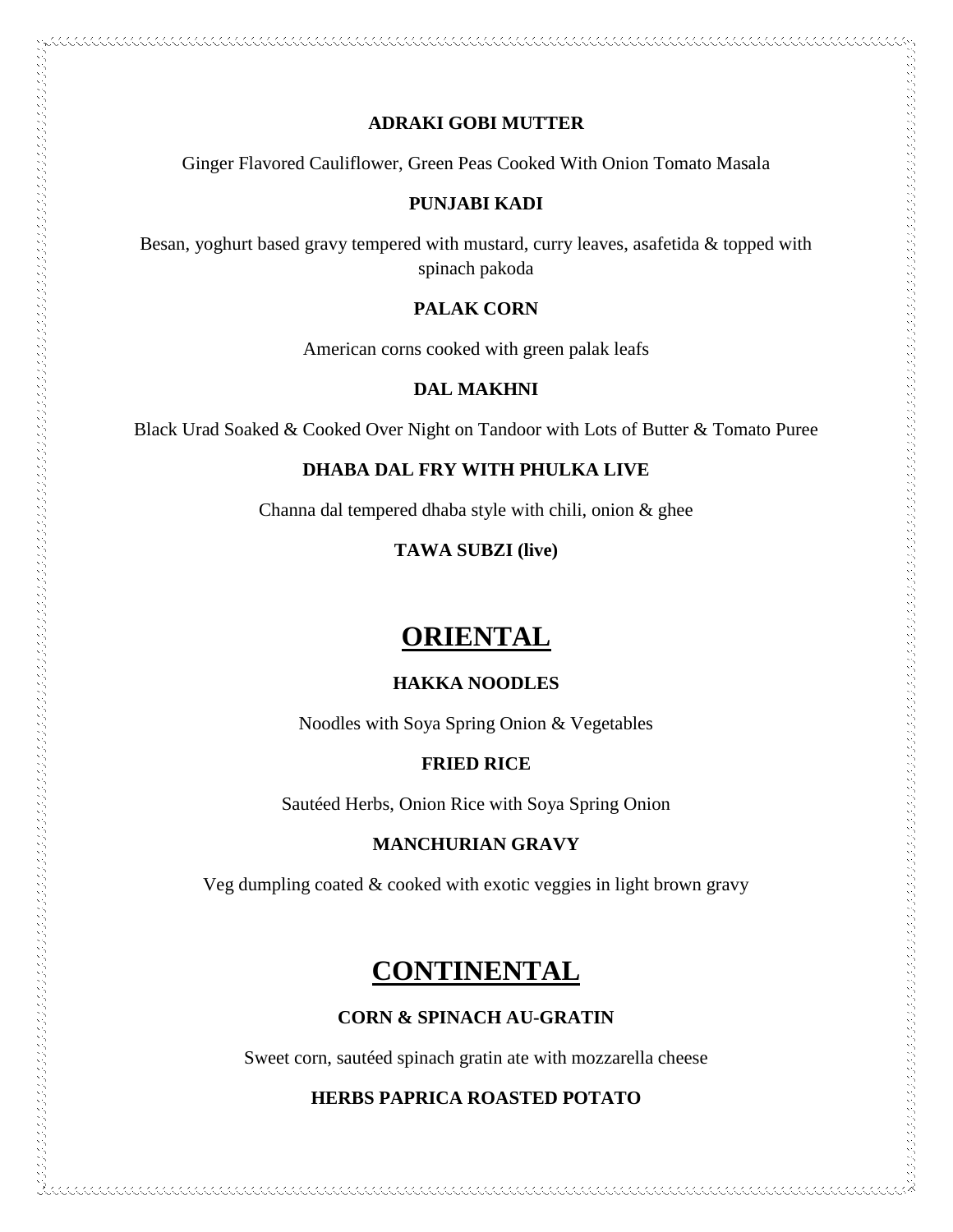Rosemary infused potato wedges roasted with paprika powder

#### **SAUTEED VEGETABLES**

Assorted English vegetables tossed with garlic & butter

### **LIVE PASTA**

#### **CHOICE OF PASTA**

spaghettie, penne, fussili, farfalle, fettucinne

#### **CHOICE OF SAUCES**

tomato sauce/pesto/alfredo/bolognnaise/aglio olio peperochino

#### **CONDIMENTS**

tri colour pepper,aubergine,olives,zuchhine,asparagus,cherry,artichoke tomato,basil,garlic,onion,garlic bread,bread rolls

## **ASSORTED BREAD**

 $\sim$  and the complete state of the construction of the construction of the construction of the complete state of the construction of the construction of the construction of the construction of the construction of the cons

TANDOORI ROTI

LACHHEDAR PARATHA

MISSI ROTI

BUTTER NAAN

MIRCHI PARANTHA

### **RICE /BIRYANI**

#### **VEG DUM DUM BIRYANI**

Assorted mixed vegetable, yoghurt, brown onion cooked traditionally

**GHEE RICE**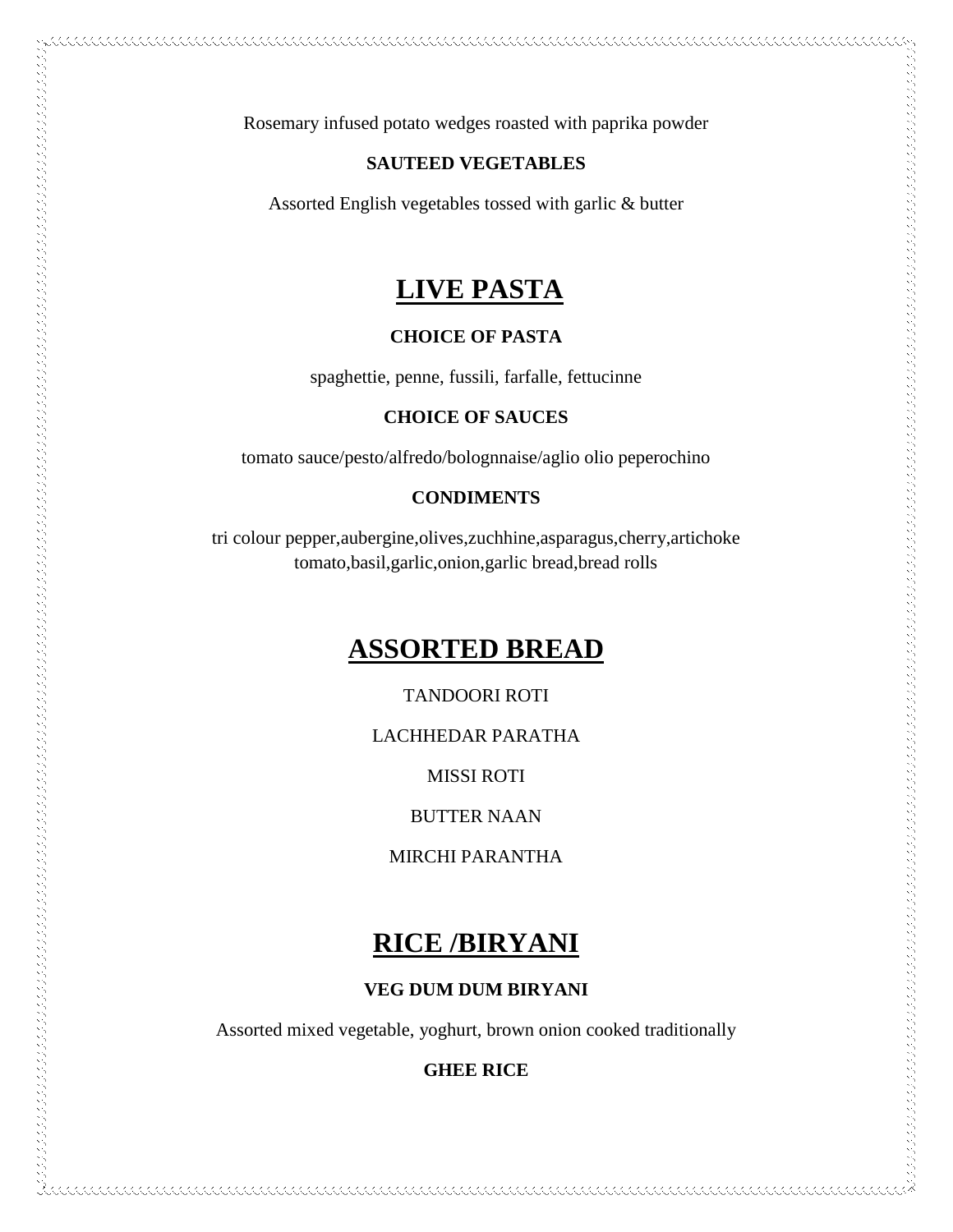Rice tossed with clarified butter, cinnamon, bay leaf & cloves

## **DAHI STATION**

MIXED RAITA

DAHI BHALLA

PINEAPPLE RAITA

## **DESSERTS**

#### **WESTERN DESSERTS & PASTRIES**

GREEN TEA & CHOCOLATE MOUSSE

PINEAPPLE UP SIDE DOWN

DARK CHOCOLATE BROWNIE

WALNUT CARMEL PUDDING

TIRAMISU

STRAWBERRY CHEESE CAKE

FRUIT TART

ASSORTED PASTRIES: Orange/Chocolate/Black Forest/Pineapple

### **INDIAN DESSERTS**

GULAB JAMUN

JALEBI WITH RABRI

MOONG DAL HALWA

BANGALI RASSAGULLAH

SHAHI TUKDA

### **ICE CREAM CONTER**